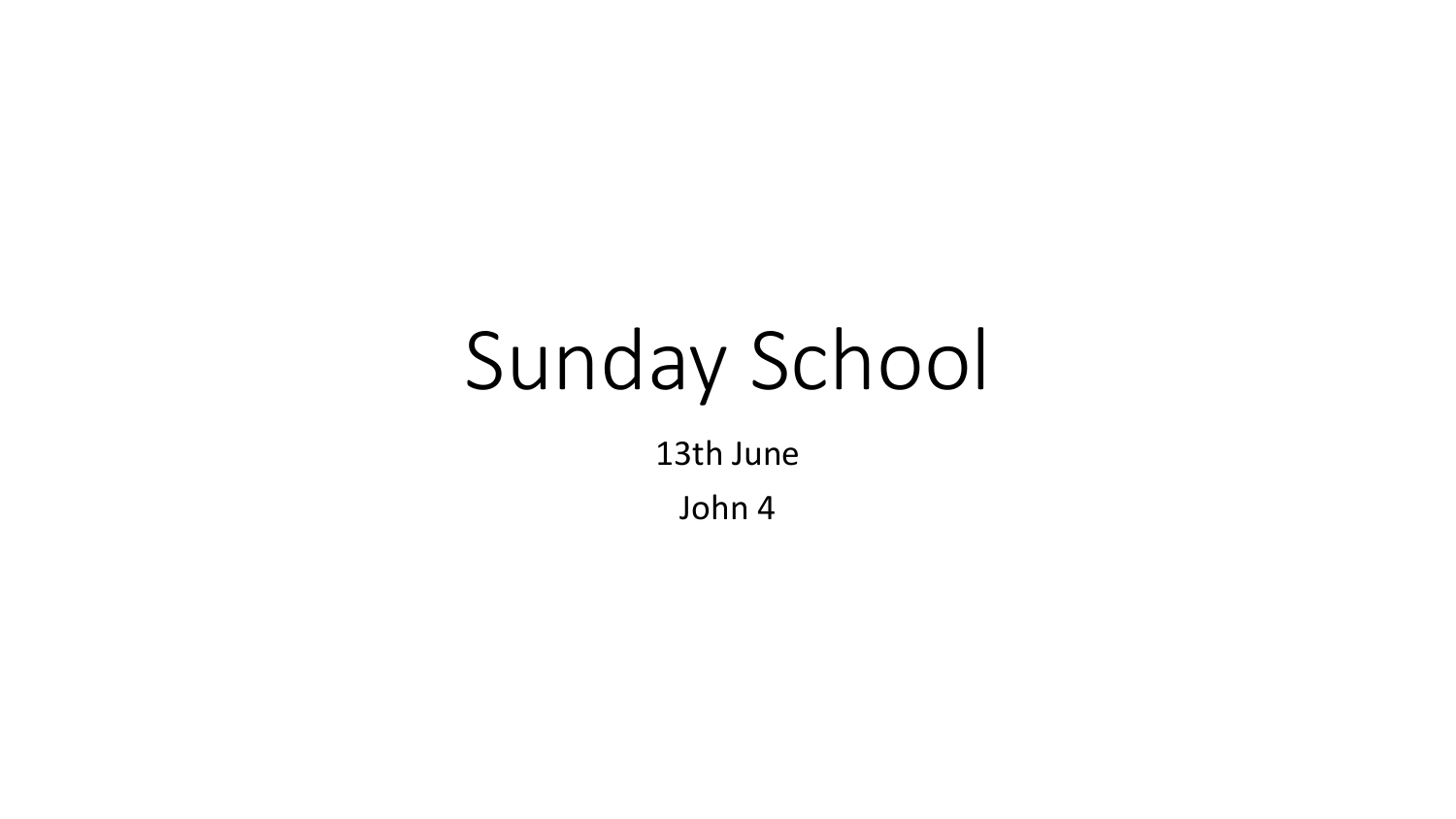## Colour the words, cut out and stick on the well. Cut out the well and stick in your book



Jesus is the living watter "Whoever drinks the water I give them will never thirst." John 4:14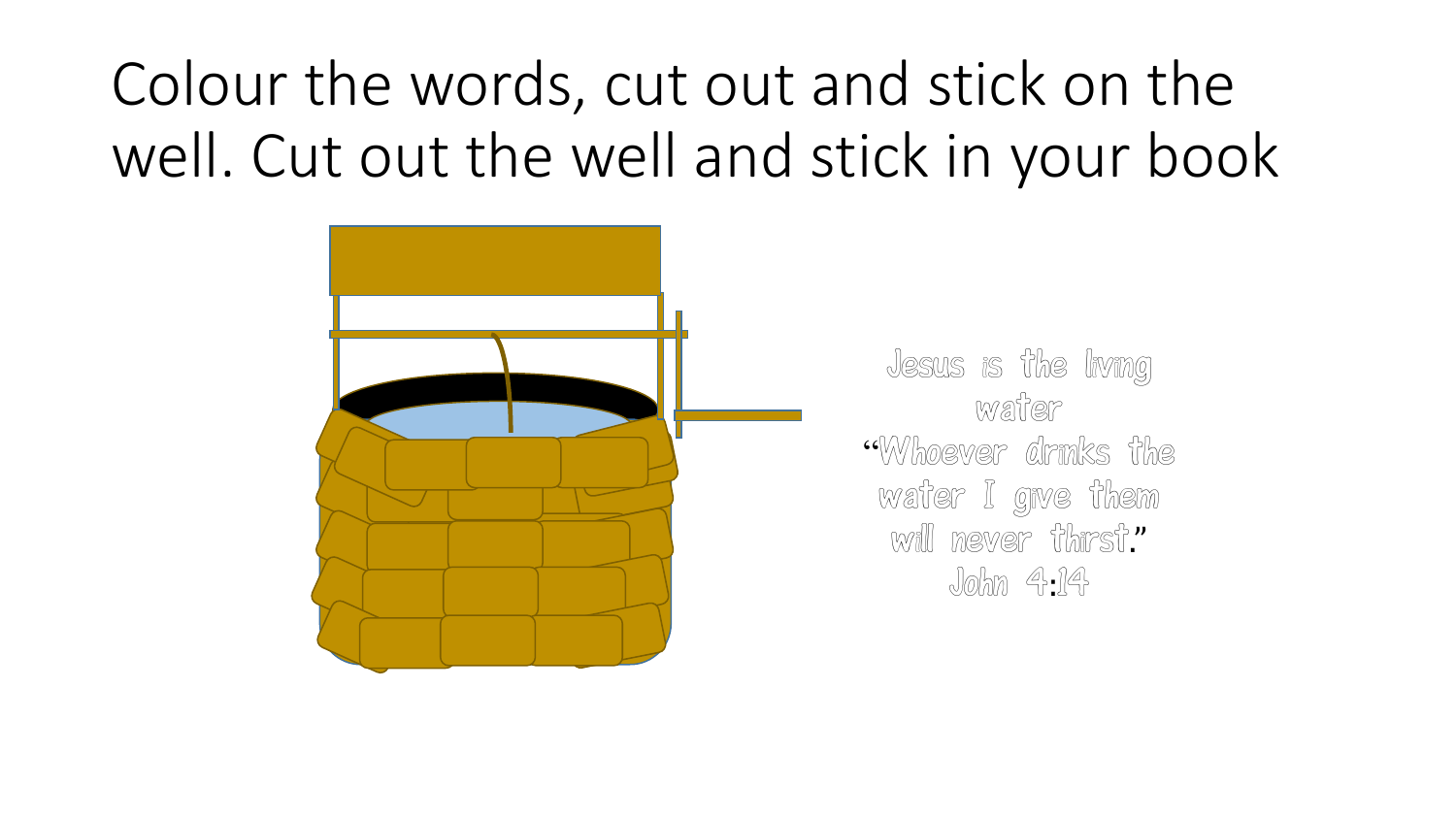### Make a clay well



Bucket: Cut the circle out of paper wnd then snip along the lines.

Fold up the ides and secure with tape Stick some string or wool on the bucket.

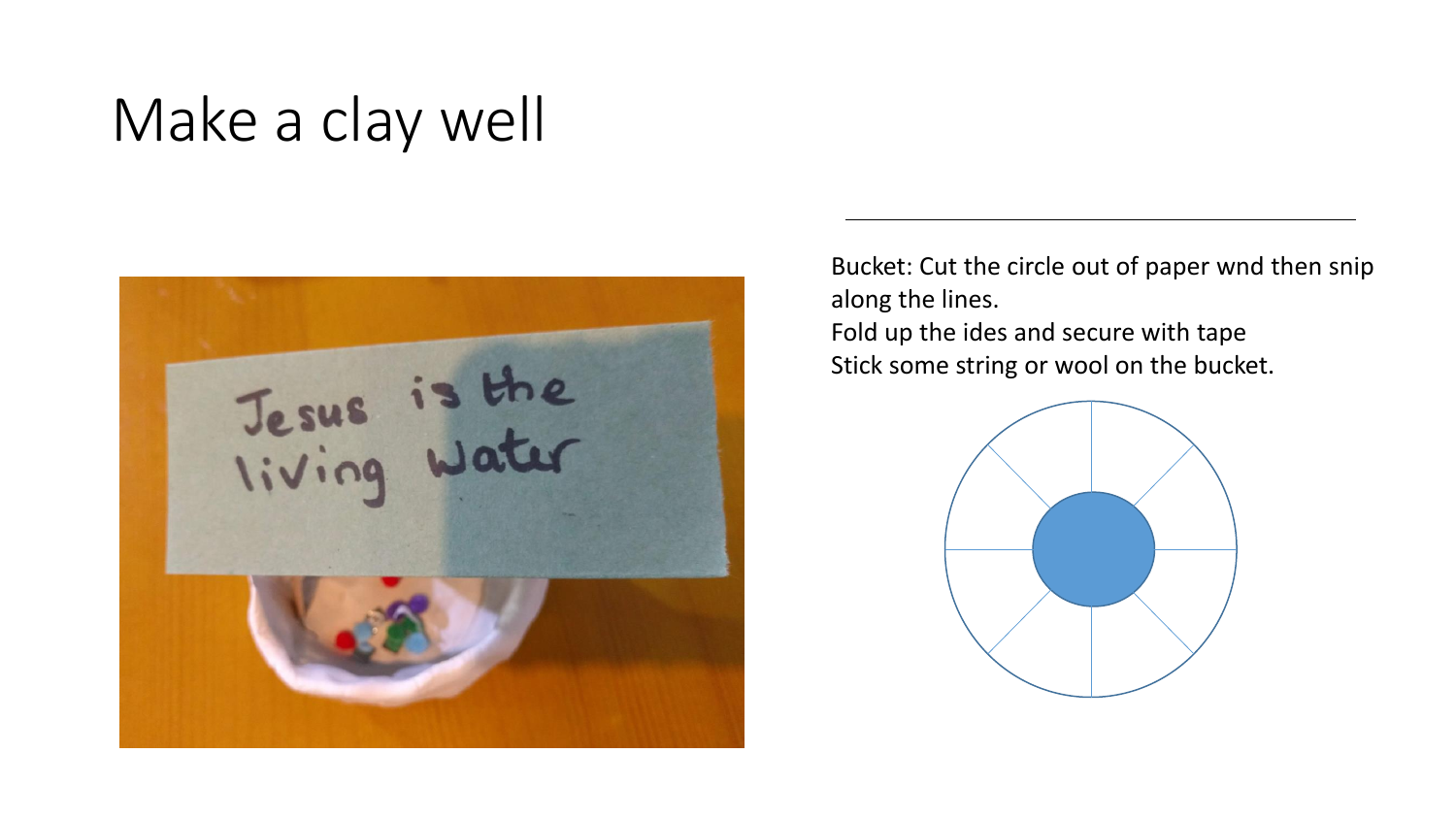#### Make a clay well





Make a clay pot and fasten two supports whilst the clay is still soft. The supports can be lolly sticks, farden sticks, coffee stirrers or card.

Cut out the rectangle above and fold in half. Balance or stick on the supports. Write on the roof if you like.